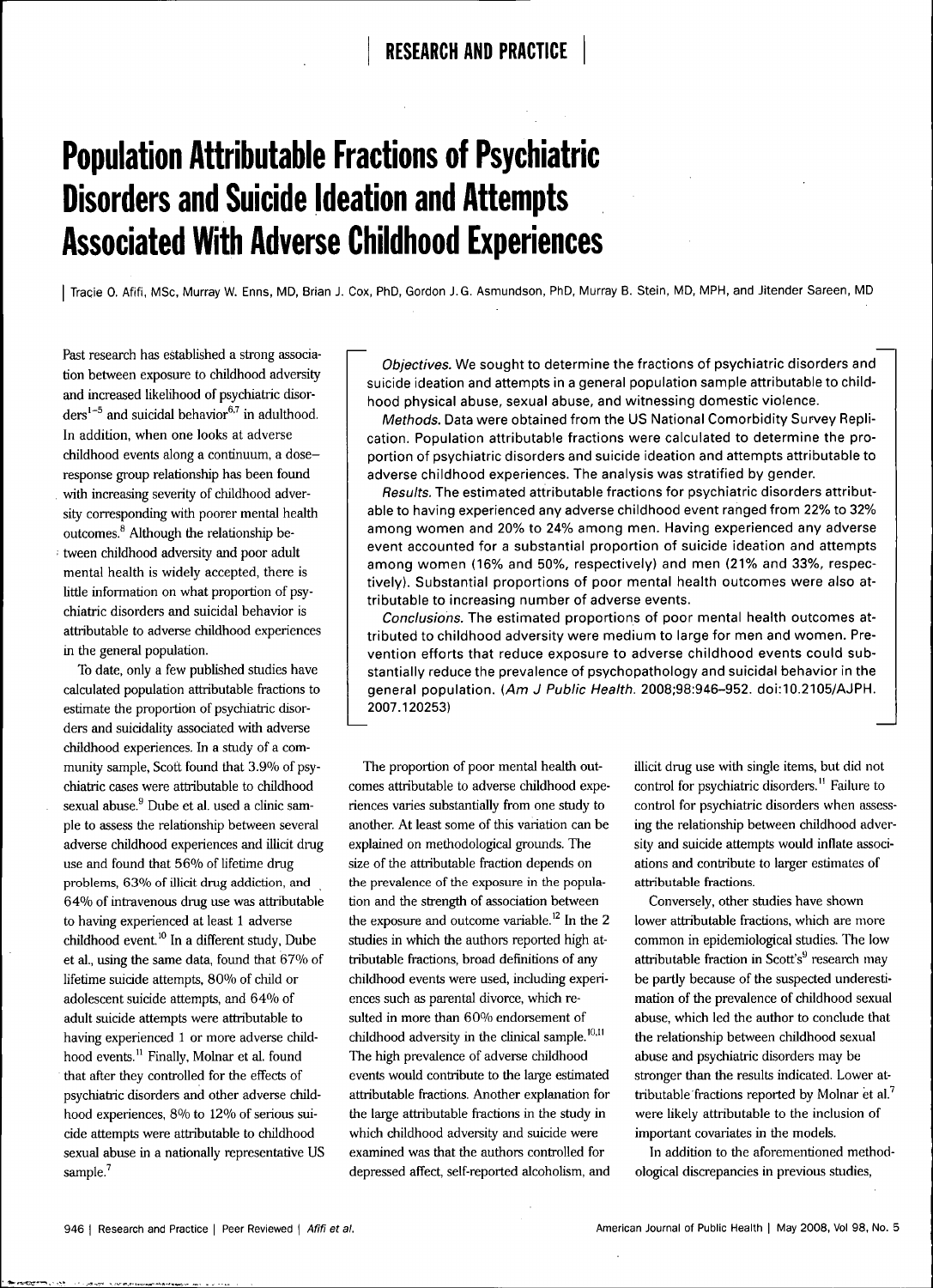# **RESEARCH AND PRACTICE**

other methodological limitations of past research have included the calculation of attributable fractions for only 1 type of childhood adversity, $^{7,9,13}$  the assessment of only 1 category of mental health outcome, $7,10,11,13$ the estimation of attributable fractions for females only $^{13}$  or males and females combined without the consideration of possible gender differences, $^{10,11}$  the failure to evaluate the impact of potentially important covariates, $9$  and the lack of nationally representative general population samples. $9-11$ We addressed the limitations of past research with the inclusion of numerous childhood adversities and mental health outcomes, the stratification of the analyses based on gender, the inclusion of important covariates, and the use of a contemporary nationally representative sample.

We sought to estimate the population attributable fractions for each group of psychiatric disorders (any mood disorder, any anxiety disorder, any substance use disorder, and any psychiatric disorder) and suicidal behavior (ideation and attempts) among men and women attributable to childhood physical abuse, childhood sexual abuse, having witnessed domestic violence, and the number of adverse childhood events experienced after adjustment for important covariates.

# **METHODS**

#### **Sample and Procedure**

The original National Comorbidity Survey, a landmark mental health study of the US general population, was conducted in the early 1990s.<sup>14</sup> In 2001 to 2003, data for the National Comorbidity Survey Replication (NCS-R; n = 5692; response rate=70.9%) were collected in face-to-face interviews with a new US general population sample.<sup>15</sup> The sample for our analysis was drawn from the NCS-R. Individuals 18 years and older were selected from a nationally representative multistage area probability sample that was representative of the American population on several census indicators (i.e., age, gender, race, education, marital status, region)."' Precise details of how the sample was adjusted to be representative of the American population and all weighting procedures can be found elsewhere.<sup>17</sup>

## **Measures**

To assess childhood physical abuse, interviewers asked respondents, "As a child were you ever badly beaten up by your parents or the person who raised you?" Respondents who reported that such an event had occurred when they were 16 years or younger were considered to have experienced childhood physical abuse.

To assess childhood sexual abuse, interviewers asked respondents, (1) "Did anyone ever have sexual intercourse with you or penetrate your body with a finger or object against your will through use of threats or force, or when you were too young to understand?" and (2) "Other than rape, were you ever touched inappropriately when you did not want to be touched?" Respondents who reported that either or both of these events had occurred when they were 16 years or younger were considered to have experienced childhood sexual abuse.

To assess whether respondents had witnessed domestic violence, interviewers asked respondents if, as a child, they had ever witnessed serious physical fights at home, such as their father beating up their mother. Respondents who reported that such an event had occurred when they were 16 years or younger were considered to have witnessed domestic violence.

To assess the number of adverse childhood events experienced by respondents, the number of adverse childhood events (0 to 3) were computed and recoded into 2 variables. First, a dichotomous variable (0 vs 1 or more) was computed to assess having been exposed to any childhood adversity. Second, a continuous variable was computed (0, 1, 2, and 3) to assess the dose-response group relationship between increasing number of adverse childhood events and poor mental health outcomes.

Trained interviewers used the Composite International Diagnostic Interview  $2.1<sup>18</sup>$  to assess the presence of numerous psychiatric disorders based on the criteria of the *Diagnostic and Statistical Manual of Mental Disorders, Fourth Edition."^* Lifetime psychiatric disorders were assessed in groups and included any mood disorder (major depression, dysthymia, bipolar I disorder, or bipolar II disorder), any anxiety disorder (agoraphobia, social phobia, specific phobia, generalized anxiety

disorder, posttraumatic stress disorder, or panic disorder), any substance use disorder (alcohol abuse or dependence or drug abuse or dependence), and any psychiatric disorder (including any aforementioned disorders). In addition, a dichotomous variable was computed to assess the presence of psychiatric comorbidity (2 or more psychiatric disorders). To establish a temporal sequence of events, the onset for each disorder must have occurred at age 17 years or older, after the possible occurrence of childhood physical abuse, childhood sexual abuse, and witnessing domestic violence (age of onset 16 years or younger).

To measure suicide ideation and attempts, interviewers asked respondents whether they had ever thought about committing suicide, or attempted suicide, and the age at which each event first occurred. To establish a temporal relationship with childhood adversity, suicide ideation and attempts must have occurred at age 17 years or older.

Because sociodemographic characteristics may have an impact on mental health outcomes, age, marital status, education, current household annual income, and race/ethnicity were included as covariates in all analyses. The age of the respondent was measured in years. Marital status was coded as married; separated, divorced, or widowed; or never married. Education was measured in number of years of formal education. Current household annual income was measured in US dollars. Race/ethnicity was coded as White, Black, Hispanic, or other.

### **Statistical Analysis**

Statistical weights were applied in all analyses. Taylor series linearization was used as a variance estimation technique to account for the complex sampling design of the NCS-R. $^{20}$ Logistic regression analyses were used to compute adjusted odds ratios to determine the relationship between adverse childhood experiences and psychiatric disorders, suicide ideation, and suicide attempts among men and women.

When we assessed physical abuse, sexual abuse, and having witnessed domestic violence, all 3 types of childhood adversities were entered simultaneously in the models (along with sociodemographic covariates) to concurrently adjust for the experience of each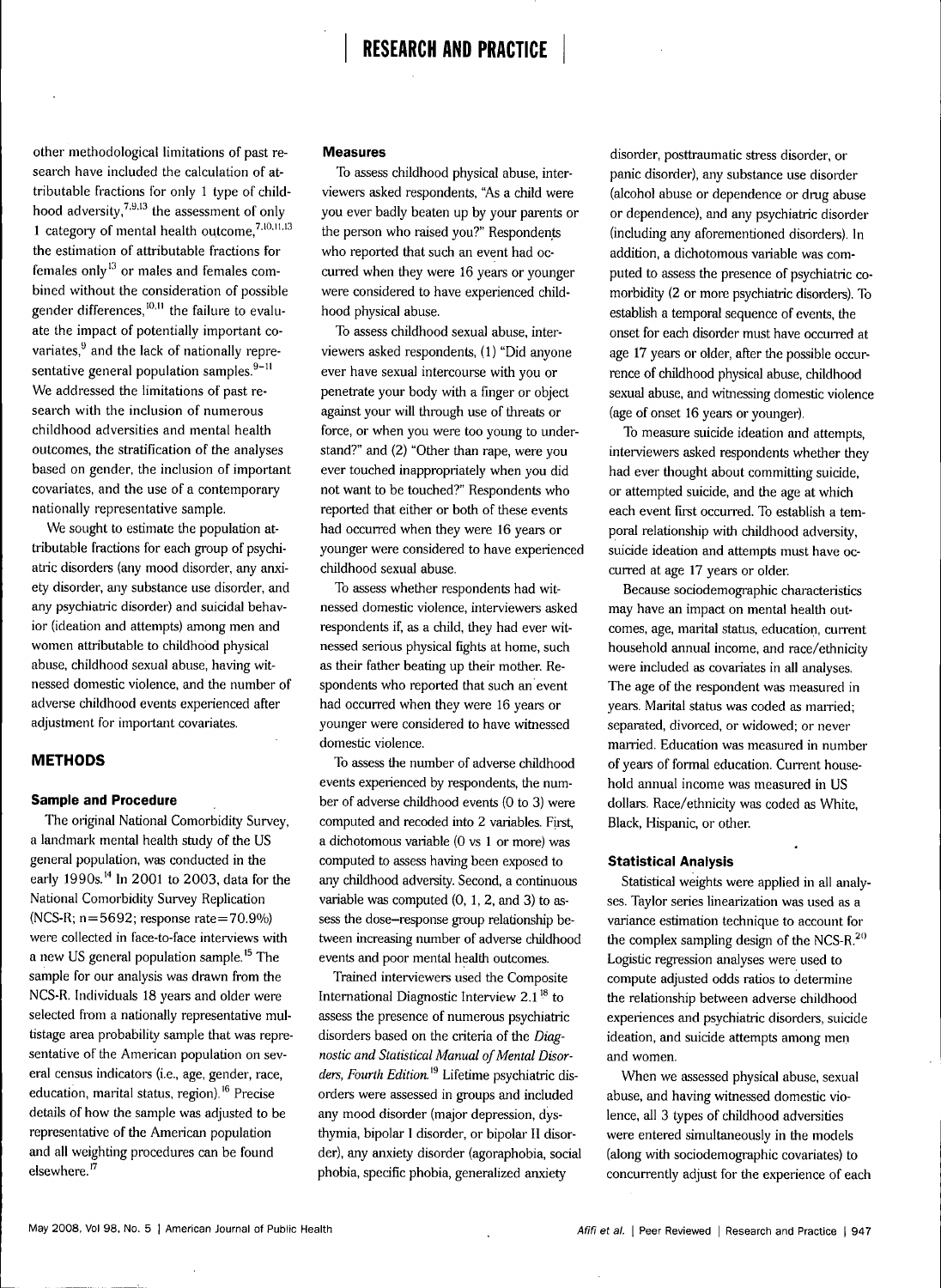childhood adversity. Models that were used to assess any adverse childhood events and the increasing number of adverse childhood events were adjusted for sociodemographic covariates. When we assessed physical abuse, sexual abuse, and witnessing domestic violence with suicide ideation and attempts, each type of childhood abuse was entered into the models simultaneously along with sociodemographic variables, any psychiatric disorder, and psychiatric comorbidity. Models that were used to assess the association between any adverse childhood events and increasing number of adverse childhood events with suicidal ideation and attempts were adjusted for the impact of sociodemographic variables, any psychiatric disorder, and psychiatric comorbidity.

The following formula was used to calculate population attributable fractions:

$$
(1) \tP(OR-1)/1 + P(OR-1),
$$

where P was the percentage of the adverse childhood event endorsed in the population sample and OR was equal to the adjusted odds ratio for adverse childhood events and adult onset psychopathology and suicide ideation and attempts. The population attributable fraction estimates the proportion of the outcome in the population that would be reduced if the exposure were eliminated.<sup>21</sup>

# **RESULTS**

## **Descriptive Statistics**

The prevalence of adverse childhood events is presented in Table 1. Women were more likely than were men to have been sexually abused, to have witnessed domestic violence, and to have experienced more adverse childhood events. Table 2 reports the prevalence of mental health outcomes with age of onset of 17 years or older in the study sample. Women were more likely than were men to have a mood disorder, anxiety disorder, suicide ideation (borderline significant at  $P=.051$ ), and suicide attempts, whereas men were more likely than were women to have a substance use disorder.

# **Adverse Childhood Events and Psychiatric Disorders**

Adjusted odds ratios and population attributable fractions for childhood adversity and

TABLE 1-Prevalence of Adverse Childhood Events That Occurred at Age 16 Years or Younger **Among US Adults in the Gênerai Population: Nationai Comorbidity Survey Repiicatlon, 2001-2003**

| $\lambda$                          | Women, % (95% CI) | Men, % (95% CI)   |
|------------------------------------|-------------------|-------------------|
| Adverse childhood events           |                   |                   |
| Childhood physical abuse           | 6.1(5.2, 7.2)     | 5.4(4.5, 6.4)     |
| Childhood sexual abuse***          | 19.2 (17.6, 21.0) | 4.9(4.0, 5.9)     |
| Witnessing domestic violence*      | 14.3 (12.7, 16.1) | 11.8(10.3, 13.5)  |
| No. of adverse childhood events*** |                   |                   |
| 1                                  | 21.2 (19.2, 23.3) | 12.3 (10.8, 14.1) |
| 2                                  | 5.8(5.0, 6.9)     | 3.5(2.8, 4.4)     |
| 3                                  | 2.1(1.7, 2.6)     | 0.7(0.4, 1.20)    |

Note. CI = confidence interval.

\*P < .051, from  $\chi^2$  test; \*\*\*P < .001, from  $\chi^2$  test.

psychiatric disorders among men and women are presented in Table 3. Among women, childhood sexual abuse and having witnessed domestic violence were associated with all groups of psychiatric disorders after we adjusted for all covariates. Childhood physical abuse was associated with any substance use disorder and any psychiatric disorder. An increasing number of adverse childhood events was associated with progressively increased odds of all groups of psychiatric disorders and moderate-to-large attributable fractions among women.

Among men, childhood physical abuse and having witnessed domestic violence were associated with all groups of psychiatric disorders after we adjusted for all covariates.

Childhood sexual abuse was associated with any mood disorder and any psychiatric disorder. An increased number of adverse childhood events was associated with progressively increased odds of all groups of psychiatric disorders and moderate-to-large attributable fractions among men with the exception of those who experienced 3 types of adverse childhood events and any mood disorder (which was not statistically significant probably because of a reduction of power).

In addition to the results reported in Table 3, the estimated attributable fractions for psychiatric disorders that were attributable to experiencing any adverse childhood events were 25% for any mood disorder, 22% for any anxiety disorder, 32% for any substance

# TABLE 2-Prevalence of Mental Disorders With Age of Onset 17 Years and Older Among US **Aduits in the Gênerai Popuiation: Nationai Comorbidity Survey Repiication, 2001-2003**

|                                                         | Women, % (95% CI) | Men, % (95% CI)   |
|---------------------------------------------------------|-------------------|-------------------|
| Psychiatric disorders                                   |                   |                   |
| Any mood disorder***                                    | 17.2 (15.9, 18.5) | 10.9(9.7, 12.1)   |
| Any anxiety disorder***                                 | 16.4 (15.1, 17.7) | 9.2(8.1, 10.4)    |
| Any substance use disorder***                           | 7.6(6.8, 8.6)     | 19.0 (17.3, 20.7) |
| Any mood, anxiety, or substance use disorder            | 29.6 (27.8, 31.4) | 29.4 (27.4, 31.6) |
| Comorbidity of mood, anxiety, or substance use disorder | 13.2 (12.1, 14.4) | 14.9 (13.4, 16.4) |
| Suicide                                                 |                   |                   |
| Suicidal ideation**                                     | 10.3(9.3, 11.3)   | 8.7(7.7, 9.9)     |
| Suicide attempts***                                     | 4.7(4.1, 5.4)     | 2.6(2.1, 3.2)     |

Note. Cl = confidence interval.

\*\*P < .05, from  $\chi^2$  test; \*\*\*P < .001, from  $\chi^2$  test.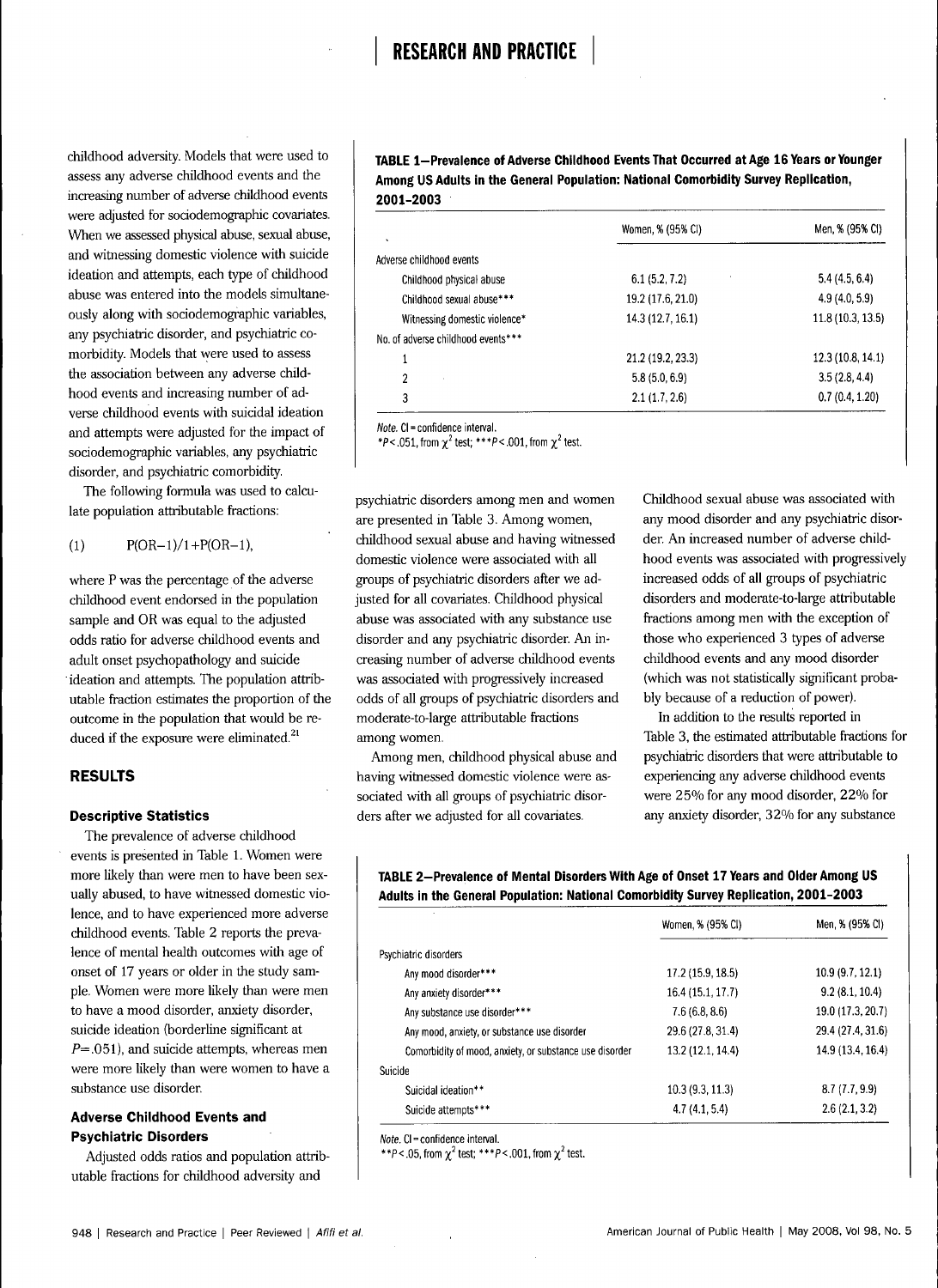# **RESEARCH AND PRACTICE**

| TABLE 3-Adjusted Odds Ratios (AORs) and Population Attributable Fractions (PAFs) for Psychiatric Disorders Among Women and Men in the |  |
|---------------------------------------------------------------------------------------------------------------------------------------|--|
| US General Population: National Comorbidity Survey Replication, 2001-2003                                                             |  |

|                                              | Any Mood Disorder |                   | Any Anxiety Disorder |                 | Any Substance Use Disorder |                   | Any Disorder       |                  |
|----------------------------------------------|-------------------|-------------------|----------------------|-----------------|----------------------------|-------------------|--------------------|------------------|
|                                              | AOR (95% CI)      | PAF % (95% CI)    | AOR (95% CI)         | PAF % (95% CI)  | AOR (95% CI)               | PAF % (95% CI)    | AOR (95% CI)       | PAF % (95% CI)   |
|                                              |                   |                   |                      | Women           |                            |                   |                    |                  |
| Adverse childhood event <sup>8</sup>         |                   |                   |                      |                 |                            |                   |                    |                  |
| Physical abuse                               | 1.36 (NS)         | $\cdots$          | $1.19$ (NS)          | $\cdots$        | 1.62(1.06, 2.47)           | 3.6(0.4, 8.2)     | 1.65(1.14, 2.37)   | 3.8(0.8, 7.7)    |
| Sexual abuse                                 | 1.89 (1.49, 2.41) | 14.6 (8.6, 21.3)  | 1.57 (1.24, 2.00)    | 9.9(4.4, 16.1)  | 1.48 (1.07, 2.03)          | 8.4(1.3, 16.5)    | 1.79 (1.42, 2.25)  | 13.2(7.5, 19.4)  |
| Witnessing domestic violence                 | 1.63(1.23, 2.17)  | 8.3(3.2, 14.3)    | 2.00(1.50, 2.67)     | 12.5(6.7, 19.3) | 2.67(1.89, 3.76)           | 19.3 (11.3, 28.3) | 1.94 (1.45, 2.59)  | 11.8(6.0, 18.5)  |
| No. of adverse childhood events <sup>b</sup> |                   |                   |                      |                 |                            |                   |                    |                  |
|                                              | 1.83(1.44, 2.33)  | 15.0 (8.5, 22.0)  | 1.61 (1.26, 2.07)    | 11.5(5.2, 18.5) | 2.16(1.57, 2.97)           | 19.7 (10.8, 29.5) | 1.83(1.45, 2.30)   | 15.0 (8.7, 21.6) |
| $\overline{2}$                               | 2.67(1.89, 3.78)  | 8.8(4.9, 13.9)    | 2.67 (1.87, 3.80)    | 8.8(4.8, 14.0)  | 3.27 (2.10, 5.08)          | 11.6(6.0, 19.1)   | 3.16(2.26, 4.43)   | 11.1(6.8, 16.6)  |
| 3                                            | 4.17 (2.61, 6.69) | $6.2$ (3.3, 10.7) | 3.99(2.52, 6.31)     | 5.9(3.1, 10.0)  | 6.66 (4.17, 10.64)         | 10.6(6.2, 16.8)   | 6.14 (3.67, 10.27) | 9.7(5.3, 16.3)   |
|                                              |                   |                   |                      | Men             |                            |                   |                    |                  |
| Adverse childhood event <sup>®</sup>         |                   |                   |                      |                 |                            |                   |                    |                  |
| Physical abuse                               | 1.78(1.03, 3.06)  | 4.0(0.2, 10.0)    | 2.30(1.37, 3.85)     | 6.6(2.0, 13.3)  | 1.78 (1.14, 2.78)          | 4.0(0.8, 8.8)     | 1.91 (1.23, 2.98)  | 4.7(1.2, 9.7)    |
| Sexual abuse                                 | 1.78(1.11, 2.88)  | 3.7(0.5, 8.4)     | $1.52$ (NS)          | $\cdots$        | 1.45 (NS)                  | $\ddotsc$         | 2.03(1.33, 3.12)   | 4.8(1.6, 9.4)    |
| Witnessing domestic violence                 | 1.81(1.18, 2.77)  | 8.7(2.1, 17.3)    | 1.81(1.19, 2.74)     | 8.7(2.2, 17.0)  | 2.23(1.59, 3.12)           | 12.7 (6.5, 20.0)  | 2.18 (1.56, 3.04)  | 12.2 (6.2, 19.4) |
| No. of adverse childhood events <sup>b</sup> |                   |                   |                      |                 |                            |                   |                    |                  |
|                                              | 2.62 (1.86, 3.70) | 16.6 (9.6, 24.9)  | 2.20(1.52, 3.17)     | 12.9(6.0, 21.1) | 2.17 (1.59, 2.97)          | 12.6 (6.8, 19.5)  | 2.53(1.88, 3.41)   | 15.8 (9.8, 22.9) |
| $\overline{2}$                               | 2.71(1.56, 4.73)  | 5.6(1.9, 11.5)    | 2.75(1.59, 4.74)     | 5.8(2.0, 11.6)  | 3.72 (2.35, 5.89)          | 8.7(4.5, 14.6)    | 3.43(2.17, 5.44)   | 7.8(3.9, 13.4)   |
| 3 <sup>c</sup>                               | $3.03$ (NS)       | $\cdots$          | 8.30 (2.56, 26.91)   | 4.9(1.1, 15.4)  | 3.64 (1.14, 11.59)         | 1.8(0.1, 6.9)     | 6.51 (1.69, 25.06) | 3.7(0.5, 14.4)   |

Notes. CI - confidence interval; NS - nonsignificant. Ellipses indicate that PAF percentage was not calculated because the AOR was not significant.

**'Odds ratios adjusted for age, maritai status, income, education, ethnicity, and each adverse chiidhood event. Reference group for the dependent variable was absence of the disorder. 'Odds ratios adjusted for age, maritai status, income, education, and ethnicity. Reference group for the independent variabie was having experienced no adverse chiidhood events. %e sampie sizes for having experienced 3 adverse chiidhood events by each group of psychiatric disorders among men were iow (between 5 and 10), which indicates that these resuits shouid be interpreted with caution because of a reduction in power.**

use disorder, and 27% for any psychiatric disorder among women and 23% for any mood disorder, 20% for any anxiety disorder, 22% for any substance use disorder, and 24% for any psychiatric disorder among men.

# **Adverse Childhood Events and Suicide Ideation and Attempts**

Adjusted odds ratios and population attributable fractions for childhood adversity and suicide ideation and attempts among men and women are shown in Table 4. Among women, childhood physical and sexual abuse were each associated with suicide ideation, whereas all adverse childhood events were associated with suicide attempts after we adjusted for all covariates. An increased number of adverse childhood events was associated with progressively increased odds of suicide ideation and attempts and moderate-to-large attributable fractions among women. Among men, childhood physical abuse and having witnessed domestic violence were each significantly associated with

suicidal ideation, whereas childhood physical abuse and childhood sexual abuse were associated with suicide attempts after we adjusted for all covariates. An increased number of adverse childhood events was associated with progressively increased odds of suicidal ideation and attempts and moderate-to-large attributable fractions among men with the exception of those who experienced 3 types of adverse childhood events and suicide ideation (which was not statistically significant likely because of a reduction of power).

In addition to the results reported in Table 4, the experience of any adverse childhood event accounted for a substantial proportion of suicide ideation and attempts among women (16% and 50%, respectively) and men (21% and 33%, respectively).

# **DISCUSSION**

The relationship between childhood adversity and poor adult mental health is widely

accepted. However, our study furthers this knowledge with the calculations of the estimated proportion of adult psychopathology in the general population that is attributable to childhood physical abuse, childhood sexual abuse, and having witnessed domestic violence. Our research indicated that childhood physical abuse, childhood sexual abuse, and witnessing domestic violence were associated with a substantial proportion of psychiatric disorders and suicidality in the general population among men and women.

Moreover, the pattern of findings differed among men and women. Childhood sexual abuse was significantly associated with all groups of psychiatric disorders among women after we adjusted for relevant covariates, whereas childhood physical abuse was significantly associated with all groups of psychiatric disorders among men. Although gender differences were noted, having witnessed domestic violence was significantly associated with all groups of psychiatric disorders among both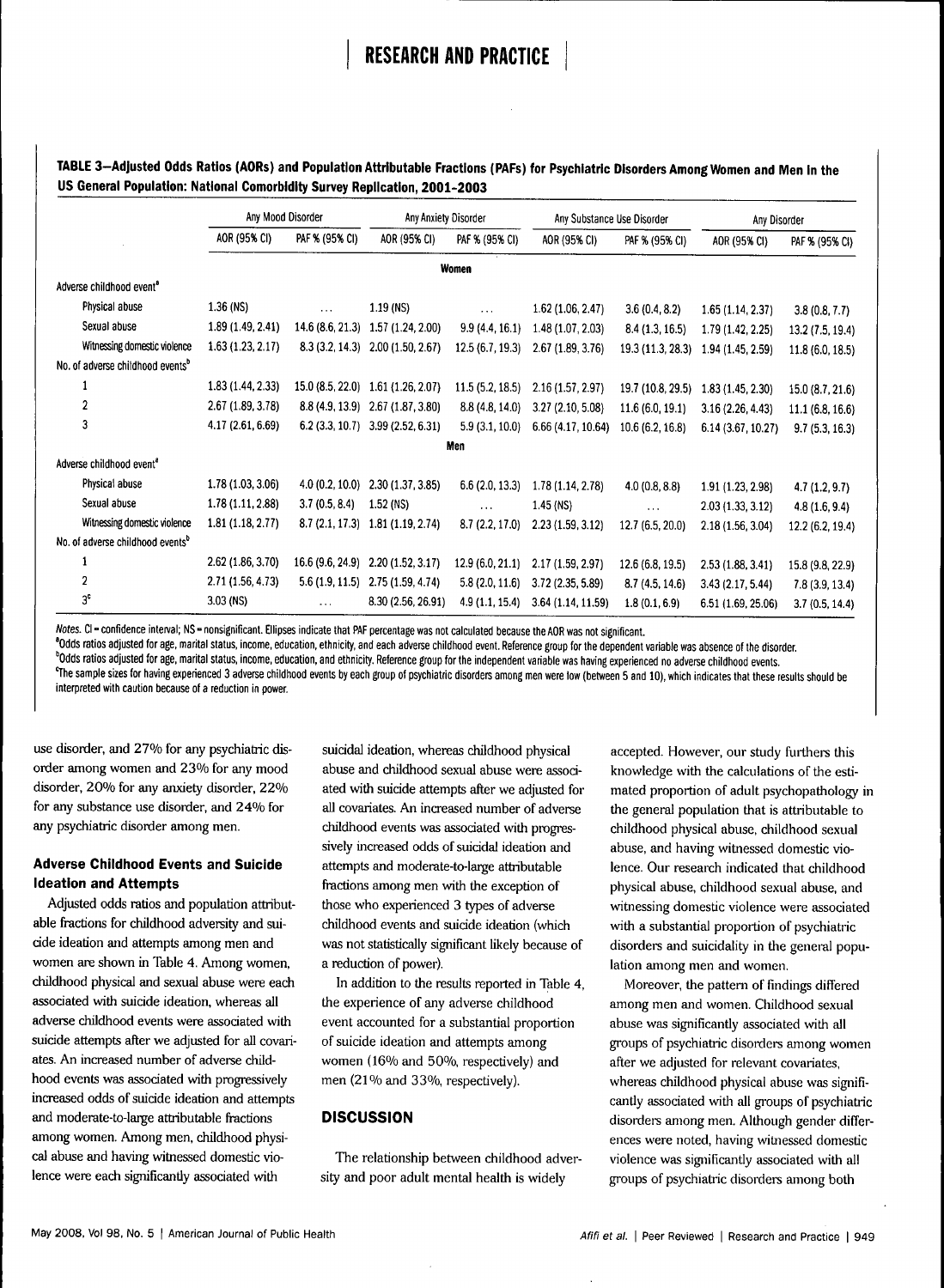TABLE 4-Adjusted Odds Ratios (AORs) and Population Attributable Fractions (PAFs) for Suicide Ideation and Attempts Among Men and Women in the US General Population: **National Comorbidity Survey Replication, 2001-2003** 

|                                              | Suicide Ideation  |                  | <b>Suicide Attempts</b> |                   |
|----------------------------------------------|-------------------|------------------|-------------------------|-------------------|
|                                              | AOR (95% CI)      | PAF% (95% CI)    | AOR (95% CI)            | PAF% (95% CI)     |
|                                              |                   | Women            |                         |                   |
| Adverse childhood event <sup>a</sup>         |                   |                  |                         |                   |
| Physical abuse                               | 1.54 (1.02, 2.32) | 3.2(0.1, 7.5)    | 2.39 (1.47, 3.89)       | 7.8(2.8, 15.0)    |
| Sexual abuse                                 | 1.51(1.15, 1.97)  | 8.9 (2.8, 15.7)  | 3.24(2.24, 4.67)        | 30.0 (19.2, 41.3) |
| Witnessing domestic violence                 | $1.30$ (NS)       |                  | 1.78 (1.16, 2.74)       | 10.0 (2.2, 19.9)  |
| No. of adverse childhood events <sup>b</sup> |                   |                  |                         |                   |
| 1                                            | 1.38(1.04, 1.83)  | 7.5(0.8, 15.0)   | 3.05(2.02, 4.61)        | 30.3 (17.8, 43.4) |
| $\overline{c}$                               | 1.86 (1.23, 2.80) | 4.8(1.3, 9.5)    | 6.36 (3.90, 10.36)      | 23.7 (14.4, 35.2) |
| 3                                            | 3.49 (2.08, 5.86) | 5.0(2.2, 9.3)    | 13.07 (7.75, 22.04)     | 20.2 (12.4, 30.6) |
|                                              |                   | Men              |                         |                   |
| Adverse childhood event <sup>a</sup>         |                   |                  |                         |                   |
| Physical abuse                               | 2.14 (1.32, 3.49) | 5.8(1.7, 11.9)   | 3.34(1.62, 6.92)        | 11.2(3.2, 24.2)   |
| Sexual abuse                                 | 1.34 (NS)         |                  | 2.28 (1.12, 4.64)       | 5.9(0.6, 15.1)    |
| Witnessing domestic violence                 | 1.79 (1.20, 2.68) | 8.5(2.3, 16.5)   | 1.28 (NS)               | .                 |
| No. of adverse childhood events <sup>b</sup> |                   |                  |                         |                   |
| 1                                            | 1.95 (1.32, 2.89) | 10.5 (3.8, 18.9) | 3.40 (1.92, 6.01)       | 22.8 (10.2, 38.1) |
| $\overline{2}$                               | 3.92 (2.36, 6.53) | 9.3(4.5, 16.2)   | 4.44 (2.07, 9.51)       | 10.7 (3.6, 22.9)  |
| 3 <sup>c</sup>                               | 2.72 (NS)         | .                | 6.63 (2.08, 21.09)      | 3.8(0.8, 12.3)    |

Notes. CI = confidence interval; NS = nonsignificant. Ellipses indicate that PAF percentage was not calculated because the AOR was not significant.

<sup>a</sup>Odds ratios adjusted for age, marital status, income, education, ethnicity, each adverse childhood event, having any psychiatric disorder, and psychiatric comorbidity.

<sup>b</sup>Odds ratios adjusted for age, marital status, income, education, ethnicity, having any psychiatric disorder, and psychiatric comorbidity. Reference group for the independent variable was having experienced no adverse childhood events. <sup>c</sup>The sample sizes for having experienced 3 adverse childhood events by suicidal ideation and attempts among men were low (n = 6 and n = 7), which indicated that these results should be interpreted with caution because of the reduction in power.

men and women. In addition, suicide ideation was attributable to childhood physical abuse and childhood sexual abuse among women and was attributable to childhood physical abuse and having witnessed domestic violence among men. However, suicide attempts were attributable to childhood physical abuse and childhood sexual abuse among men and all 3 types of childhood adversity among women.

A dose-response group relationship was found between increased number of adverse childhood events and increased odds of poor mental health outcomes. However, the same increasing pattern was not found for attributable fractions because the size of attributable fractions partly depends on the prevalence of the exposure. This means that even though the odds ratios were largest when all 3 types of abuse were experienced, the attributable fractions did not progressively

increase, because of the decreased prevalence of having experienced an increasing number of adverse childhood events. However, the estimated proportion of adult psychopathology and suicide ideation and attempts attributable to the increasing number of adverse childhood events were substantial. For example, only 2% of women experienced all 3 types of adverse childhood events, but those who experienced all 3 types attributed to 10% of any psychiatric disorder and 20% of suicide attempts among women.

The estimated attributable fractions for any adverse childhood event and each group of psychiatric disorders were substantial for men and women. Approximately 1 in 4 women with a mood disorder, 1 in 5 women with an anxiety disorder, and 1 in 3 women with a substance use disorder may not have had the disorder if the childhood physical abuse,

childhood sexual abuse, and witnessing domestic violence had not occurred. Among men, approximately 24% of psychopathology assessed was attributable to having experienced any childhood adversity. In other words, if the physical abuse, sexual abuse, and witnessing domestic violence in childhood did not occur, the prevalence of assessed psychiatric disorders among men in the general population might have been reduced by approximately 24%.

A striking finding from our study was that the highest attributable fraction corresponded with any childhood adversity and suicide attempts. More specifically, the results indicated that if childhood physical abuse, childhood sexual abuse, and having witnessed domestic violence did not occur, the prevalence of suicide attempts among women and men in the general population would have been reduced by approximately 50% and 33%, respectively. Childhood adversity may influence an individual's coping strategies and abilities to manage distress. Research has indicated that individuals who have experienced childhood abuse often use disengagement coping strategies such as denial, emotional suppression, and cognitive and behavioral avoidance. $22-24$  It also has been suggested that distress creates a desire to promptly escape severe emotional pain.<sup>24</sup> Without the use of positive coping mechanisms, abused individuals may have difficultly managing distress and turn to thoughts and behaviors of suicide as a means of escape. Regardless of the mechanism, the large attributable fraction for any adverse childhood events and suicide attempts among men and women found in our study illustrated the significant impact of abuse and witnessing domestic violence.

# **Limitations**

Several limitations of this study should be considered. First, the data for the analysis were cross-sectional and retrospective in nature. Although the retrospective survey design may have introduced sampling error, there is evidence supporting the accuracy of recall of adverse childhood events.<sup>25</sup> Furthermore, a review of the literature indicated that there is little evidence that depressive or anxious mood is associated with memory deficits and that mood does not seem to influence the retrospective recall of early experiences.<sup>26</sup>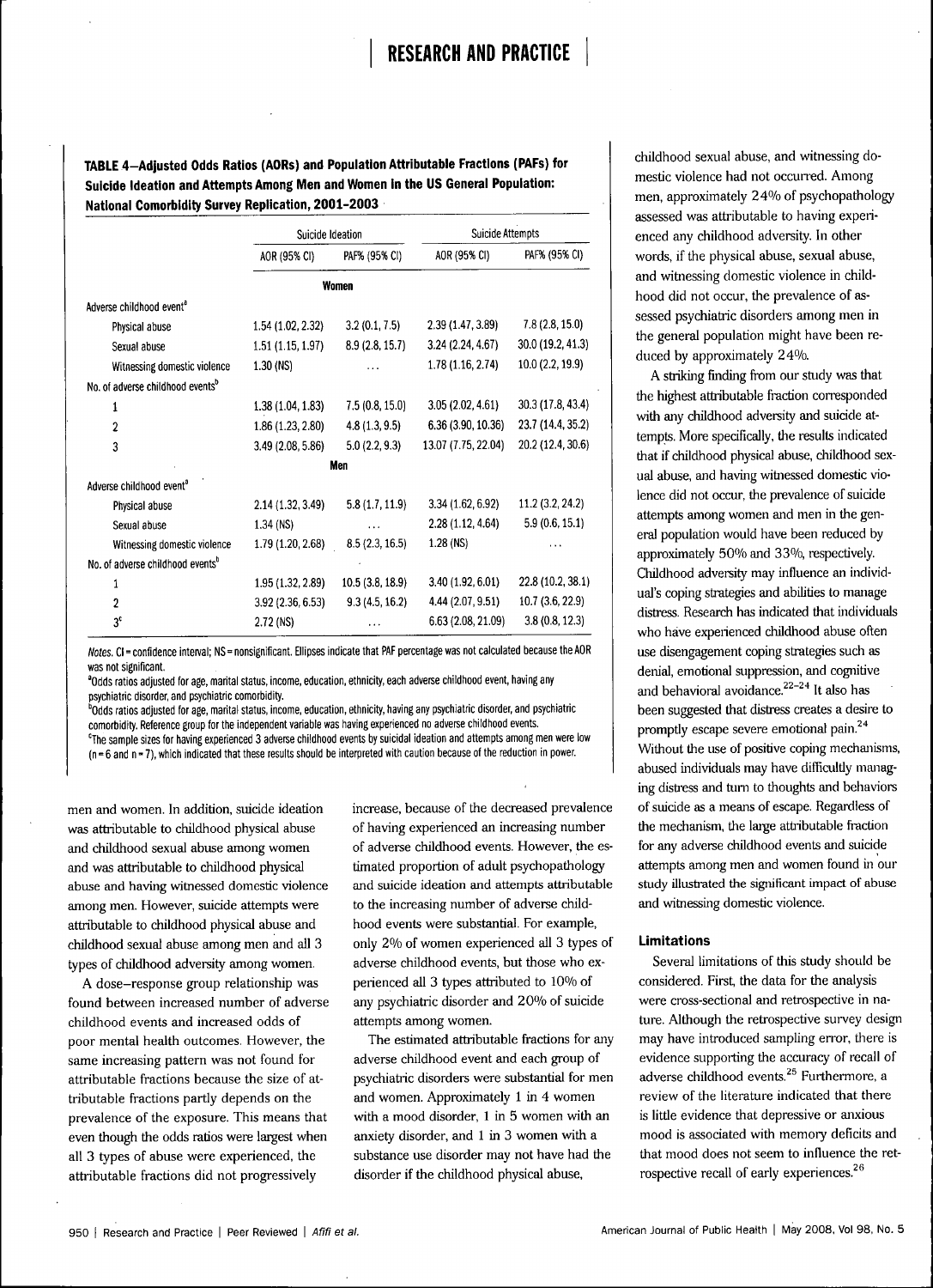Second, although a temporal relationship was established in the current analysis with adverse childhood events that occurred before the onset of psychiatric disorders and suicide ideation and attempts, a true causal relationship still cannot be determined because a longitudinal, prospective design with intervention versus nonintervention group assignment is needed for investigations of causality. This is an important point because an assumption of attributable fractions indicates that the relationship between exposure and outcome is causal.

Additionally, it should be noted that a large proportion of psychiatric disorders in our data predominantly had a late onset (i.e., at age 17 years or older) as opposed to an early onset (i.e., at age 16 years or younger). Finally, measures of neglect and psychological maltreatment were not assessed in the data and could not be directly accounted for in the models. Some of our results may have been further attenuated if neglect and psychological maltreatment had been included. Future research that includes such measures is necessary.

#### **Important Public Health Implications**

Our findings have important public health implications. Childhood physical abuse, childhood sexual abuse, and witnessing domestic violence contributed to moderate-to-large proportions of psychiatric disorders and suicidal ideation and attempts in the general population among both men and women. In some instances, the associations were relatively small; for example, 3.7% of any mood disorders were attributable to childhood sexual abuse among men. In other instances, the associations were large, with approximately 50% of suicide attempts attributable to the experience of childhood adversity among women. Reducing the prevalence of suicide attempts by 50% would have a dramatic impact on the health and well-being of a population. However, even substantially smaller reductions in psychiatric morbidity in a population would translate to significant reductions of tangible and intangible costs at the individual, familial, and societal level. Examples of these costs include an individual's reduced health and fimctioning, family stress and dysfunction, societal economic losses because of disability, and financial burdens on the healthcare system.

Broad social interventions that reduce child abuse may have a beneficial impact on the reduction of psychiatric illness and suicidaiity in the general population. Parenting programs and intensive family preservation services are examples of social interventions that have been implemented to reduce the incidence and prevalence of child abuse. $27.28$  Other interventions such as nurse home-visiting programs for improving maternal and child health and functioning have been proven to be effective in reducing child maltreatment in some populations.<sup>29,30</sup> However, research has also indicated in other populations that nurse or paraprofessional home-visitation programs are not very effective in reducing child maltreatment. $31-33$  A meta-analysis of 40 early prevention programs for families at risk for child abuse determined that such programs produced overall positive, although somewhat modest, effects. $34$  The identification of strategies that reduce incidence and recurrence of child abuse needs to be supported. $35$  Prevention priorities that have been identified include the evaluation of the effectiveness of child abuse prevention strategies, interventions, policies, health care professional training programs, and surveillance methods; changing social norms; examining health consequences; and identifying at-risk populations and modifiable risk and protective factors. $36$ 

From a public health perspective, research that investigates the proportion of poor mental health that is attributable to childhood adversity may help to inform healthy public policy. Rather than primarily focusing on preventive (e.g., educational campaigns) or ameliorative approaches (e.g., psychological treatment) that may only target a small proportion of the population, it has been suggested that a whole-population approach that balances upstream (healthy public policy), midstream (preventative), and downstream (curative) interventions would have the greatest overall impact on the health of a society. $37$  For example, the World Health Organization population approach to child abuse prevention includes implementing legal reform and human rights, introducing useful social and economic policies, changing social and cultural norms, reducing economic inequalities, reducing environmental risk factors, implementing home visitation programs and parenting training.

reducing unplanned pregnancies, increasing access to prenatal and postnatal services, and training children to recognize and avoid abusive situations. $38$  A whole population approach that successfully reduces childhood adversity may translate into an important reduction in psychiatric disorders and suicidal ideation and attempts in the population. Therefore, a whole population approach that begins with research to demonstrate its utility needs to be encouraged.  $\blacksquare$ 

#### **About the Authors**

*Trade 0. Afifi is with the Department of Community Health Sciences at the University of Manitoba, Winnipeg. Murray W. Enns and Jitender Sareen are with the Departments of Psychiatry and Community Health Sciences, University of Manitoba, Winnipeg. Brian J. Cox is with the Departments of Psychiatry, Psychology, and Community Health Sciences, University of Manitoba, Winnipeg. Gordon f.* G. *Asmundson is with the An.xiety and Illness Behaviors Laboratory and Traumatic Stress Croup, University of Regina, Regina, Saskatchewan. Murray B. Stein is with the Departments of Psychiatry, and Family and Preventive Medicine. University of California, San Diego. Requests for reprints should be sent to Trade 0. Afifi,*

*MSc, PZ-430 771 Bannatyne Ave, Winnipeg, Manitoba, Canada R3E 3N4 (e-mail: toafifi@exchange.hsc.mb.ca). This article was accepted September 8, 2007.*

#### **Contributors**

T. 0. Afifi developed the research questions and study design, conducted the statistical analysis, and wrote most sections of the article. M. W. Enns developed the research questions and study design, wrote sections of the article, and revised and edited the article. B.J. Cox, G.J.G. Asmundson, M. B. Stein, and J. Sareen developed the research questions and study design and edited and revised the article.

#### **Acknowledgments**

Preparation of this article was supported by the Social Sciences and Humanities Research Council of Canada Graduate Scholarship, Canadian Institutes of Health Research, Manitoba Research Council, the National Institutes of Health (award MH64122), and a Canada Research Chair. The National Comorbidity Survey Replication was supported by the US National Institute of Mental Health, the National Institute of Drug Abuse. the Substance Abuse and Mental Health Services Administration, the Robert Wood Johnson Foundation, and the John W. Alden Trust.

### **Human Participant Protection**

The human subject committees from Harvard Medical School and the University of Michigan both provided ethical approval for recruitment and consent procedures, which included informed verbal consent from all participants.

#### **References**

1. Afifi TO, Brownridge DA, Cox BJ, Sareen J.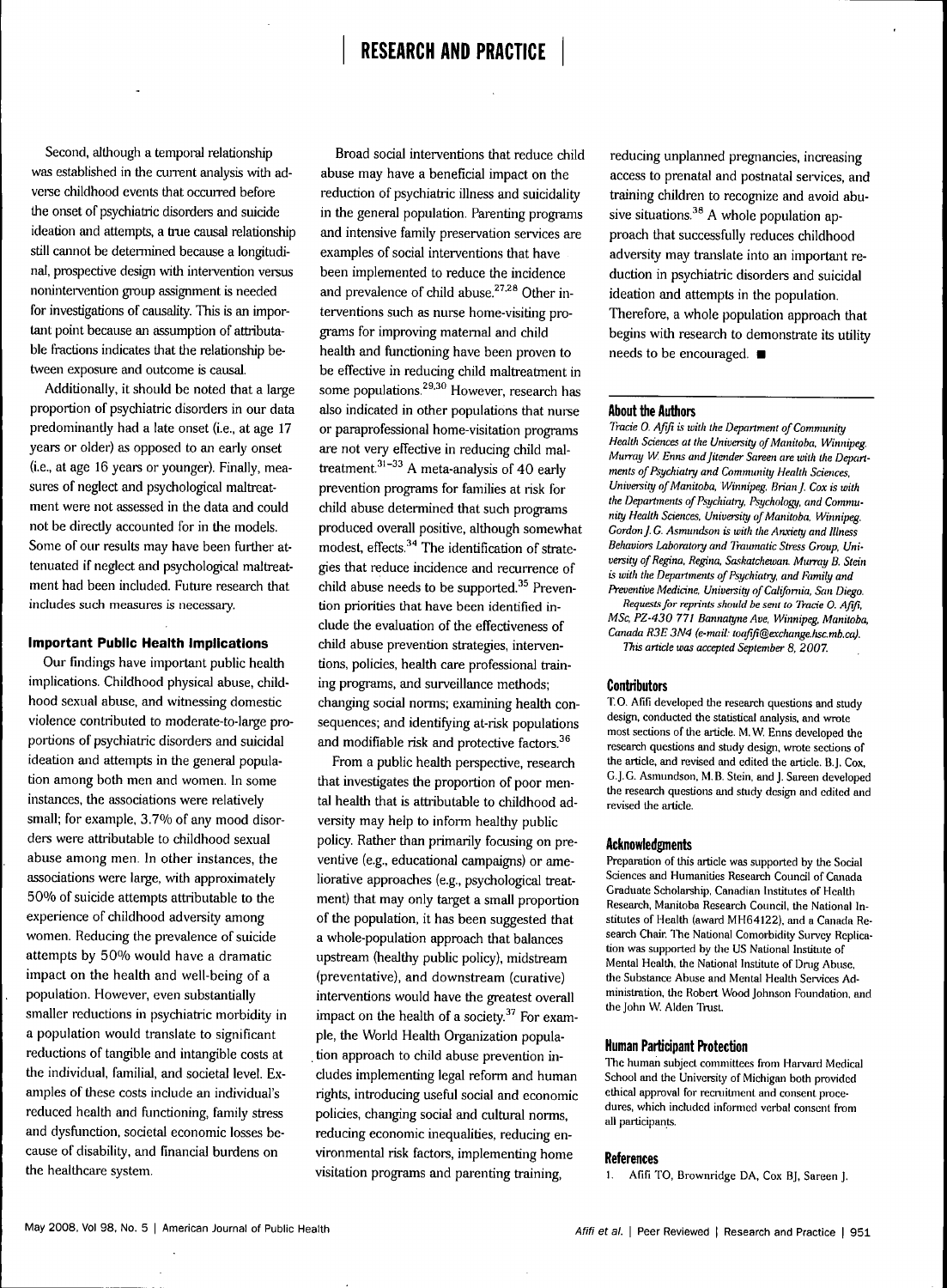# **RESEARCH AND PRACTICE**

Physical punishment, childhood abuse, and psychiatric disorders. *Child Abuse Negl.* 2006;30:1093-1103.

2. Kessler RC, Davis CG, Kendler KS. Childhood adversity and adult psychiatric disorder in the US National Comorbidity Survey. *Psychol Med.* 1997;27: 1101-1119.

3. Levitan RD, Rector NA, Sheldon T, Coering P. Childhood adversities associated with major depression and/or anxiety disorders in a community sample of Ontario: issues of co-morbidity and specificity. *Depress Anxiety.* 2003;17:34-42.

4. MacMillan HL, Fleming JE, Streiner DL, et al. Childhood abuse and lifetime psychopathology in a community sample. *AmJ Psychiatry.* 2001;158: 1878-1883.

5. Molnar BE, Buka SL, Kessler RC. Child sexual abuse and subsequent psychopathology: results from the National Comorbidity Survey. *AmJ Public Health.* 2001;91:753-760.

6. Enns MW, Cox BJ, Afifi TO, de Graaf R, ten Have M, Sareen J. Childhood adversities and risk for suicidal ideation and attempts: a longitudinal population-based study. *Psychol Med* 2006,36:1769-1778.

7. Molnar BE, Berkman LF, Buka SL. Psychopathology, childhood sexual abuse and other childhood adversities: relative links to subsequent suicidal behaviour in the US. *Psychol Med* 2001 ;31:965-977

8. Fergusson DM, Lynskey MT. Physical punishment/ maltreatment during childhood and adjustment in young adulthood. *Child Abuse Negl.* 1997,21:617-630.

9. Scott KD. Childhood sexual abuse: impact on a community's mental health status. *Child Abuse Negl.* 1992;16:285-295.

10. Dube SR, Felitti VJ, Dong M, Qiapman DP, Giles Wll, Anda RF. Childhood abuse, neglect, and household dysfunction and the risk of illicit drug use: the adverse childhood experiences study. *Pediatrics.* 2003;lll: 564-572.

11. Dube SR, Anda RF, Felitti VJ, Chapman DP, Williamsom DF, Giles WH. Childhood abuse, household dysfunction, and the risk of attempted suicide throughout the life span: findings from the Adverse Childhood Experiences *Study. JAMA.* 2001 ;286: 3089-3096.

12. Young TK. *Population Health: Concepts and Methods.* New York, NY: Oxford University Press; 1998.

13. Wonderlich SA, Wilsnack RW, Wilsnack SC, Harris TR. Childhood sexual abuse and bulimic behavior in a nationally representative sample. *AmJ Public Health.* 1996;86:1082-1086.

14. Kessler RC, McGonagle KA, Zhao S, et al. Lifetime and 12-month Prevalence of DSM-111-R Psychiatric Disorders in the United States. Results from the National Comorbidity Survey. *Arch Gen Psychiatry.* 1994; 51:8-19.

15. Kessler RC, Chiu WT, Demler 0, Merikangas KR, Walters EE. Prevalence, severity, and comorbidity of 12month DSM-fV disorders in the National Comorbidity Survey Replication. *Arch Gen Psychiatry.* 2005:62:617-627

16. Kessler RC, Berglund P, Demler O, et al. The epidemiology of major depressive disorder: results from the National Comorbidity Survey Replication (NCS-R). *JAMA.* 2003;289;3095-3105.

17. Kessler RC, Berglund P, Chiu WT, et al. The US

National Comorbidity Survey Replication (NCS-R); design and field procedures. Int J Methods Psychiatr Res. 2004;13;69-92.

18. Kessler RC, Ustun TB. The Worid Mental Health (WMH) Survey Initiative Version of the Worid Health Organization (WHO) Composite Intemational Diagnostic Interview (CIDI). *Int J Methods Psychiatr Res.* 2004; 13:93-121.

19. *Diagnostic and Statistical Manual of Mental Disorders, Fourth Edition.* Washington, DC: American Psychiatric Association; 1994.

20. Shah BV, Bamswell BG, Bieler GS. *SUDAAN User's Manual: Software for Analysis of Correlated Data.* Release 6.40. Research Triangle Park, NC: Research Triangle Institute; 1995.

21. Last JM. *A Dictionary of Epidemiology.* 4th ed. New York, NY: Oxford University Press; 2001.

22. Gibson L, Leitenberg H. The impact of child sexual abuse and stigma on methods of coping with sexual assault among undergraduate women. *Child AbuseNegl.* 2001;25;1343-1361.

23. Leitenberg H, Greenwald E, Cado S. A retrospective study of long-term methods of coping with having been sexually abused during childhood. *Child Abuse Negl.* 1992;16;399-407

24. Leitenberg H, Gibson LE, Novy PL. Individual differences among undergraduate women in methods of coping with stressful events: the impact of cumulative childhood Stressors and abuse. *Child Abuse Neglect.* 2004;28;181-192.

25. Hardt J, Rutter M. Validity of adult retrospective reports of adverse childhood experiences: review of the *evidence. J Child Psychol Psychiatry.* 2004;45: 260-273.

26. Brewin CR, Andrews B, Gotlib IH. Psycbopathology and early experience: a reappraisal of retrospective reports. *Psychol Bull.* 1993;113:82-98.

27. *World Report on Violence and Health.* Geneva, Switzeriand: Worid Health Organization; 2002.

28. MacLeod J, Nelson G. Programs for the promotion of family Wellness and the prevention of child maltreatment: a meta-analytic review. *Child Abuse Negl.* 2000; 24:1127-1149.

29. Olds DL, Henderson CR Jr, Chamberlin R, Tatelbaum R. Preventing child abuse and neglect: a randomized trial of nurse home visitation. *Pediatrics.* 1986;78:65-78.

30. Olds DL, Eckenrode J, Henderson CR Jr, et al. Long-term effects of home visitation on maternal life course and child abuse and neglect. Fifteen-year follow-up of a randomized *tria]. JAMA.* 1997;278: 637-643.

31. MacMillan HL, Thomas BH, Jamieson E, et al. Effectiveness of home visitation by public-health nurses in prevention of the recurrence of child physical abuse and neglect: a randomised controlled trial. *Lancet.* 2005;365:1786-1793.

32. Duggan A, McFarlane E, Fuddy L, et al. Randomized trial of a statewide home visiting program: impact in preventing child abuse and neglect. *Child Abuse Negl.* 2004:28:597-622.

33. Duggan A, Fuddy L, Burrell L, et al. Randomized trial of a statewide home visiting program to prevent child abuse: impact in reducing parental risk factors. *Child Abuse Negl.* 2004;28:623-643.

34. Geeraert L, Van den Noortgate W, Grietens H, Onghena P. The effects of early prevention programs for families with young children at risk for physical child abuse and neglect: a meta-analysis. *Child Maltreat.* 2004;9:277-291.

35. MacMillan HL, Wathen CN. Family violence research: lessons learned and where from here? *JAMA*. 2005,294:618-620.

36. Centers for Disease Control and Prevention injury research agenda. Atlanta, GA: National Center for Injury Prevention and Control, Centers for Disease Control and Prevention; 2002. Available at: http://www.cdc.gov/ncipc/pub-res/research\_agenda/ agenda.htm. Accessed March 12, 2008.

37. McKinlay JB. Paradigmatic obstacles to improving the health of populations-implications for health policy *Salud Publica Mex.* 1998;40:369-379.

38. *Preventing Child Maltreatment: A Guide to Taking Action and Generating Evidence.* Geneva, Switzerland: Worid Health Organization; 2006.